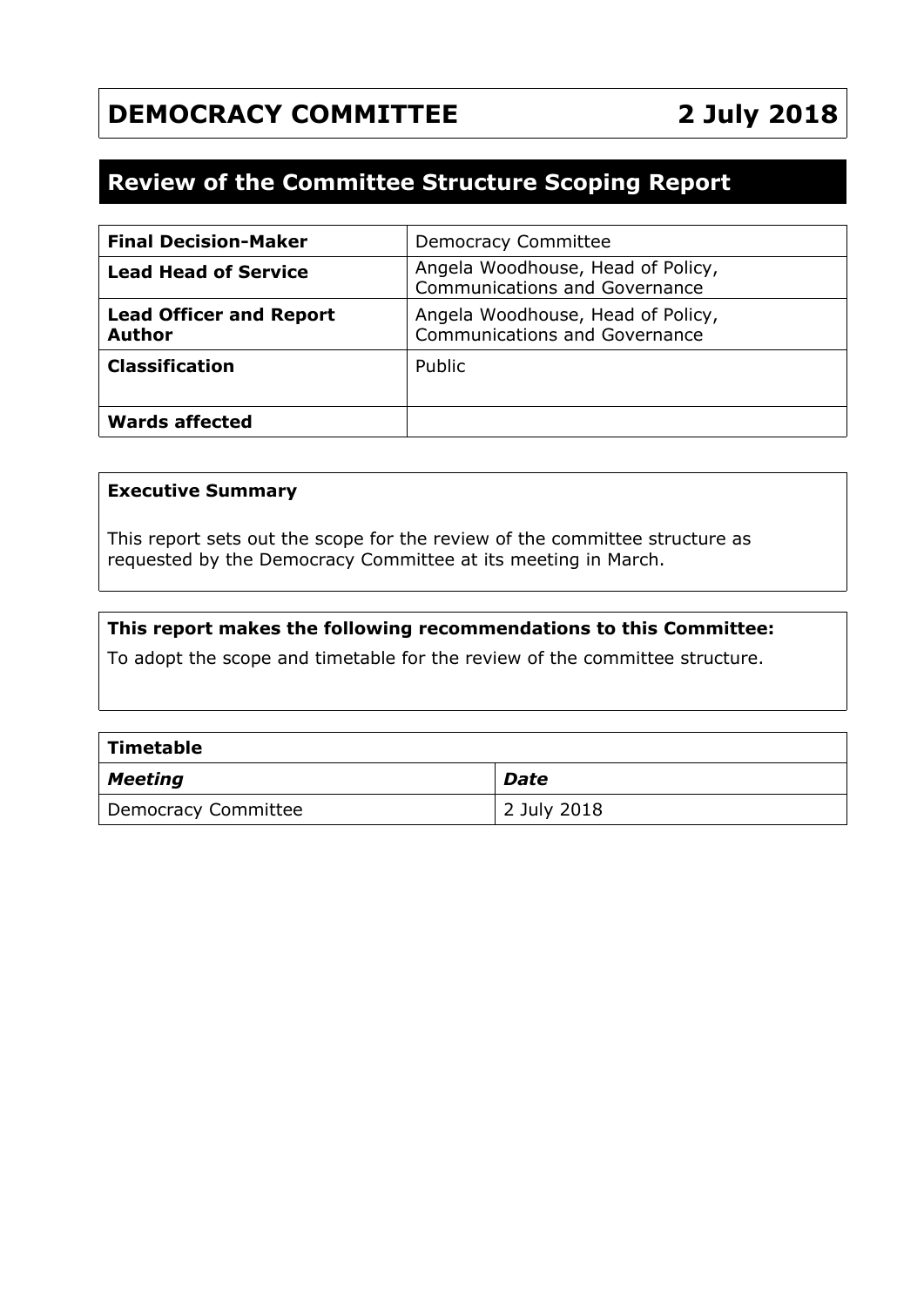## **Review of the Committee Structure Scoping Report**

### **1. INTRODUCTION AND BACKGROUND**

- 1.1 At the meeting held on 14 March 2018 the Democracy Committee resolved:
	- 1. That a review be carried out in the functions and terms of reference of all the Committees, excluding the Regulatory Committee.
	- 2. That a scoping report be brought to the next Committee meeting setting out the terms of reference for the review, including the original principles agreed by the Council.
- 1.2 The original objective and principles for the governance structure that were agreed at the meeting of Full Council held on 10 December 2014 were:

Objective for the Governance Structure:

 To achieve greater involvement and participation of all Members in decision making whilst avoiding a cumbersome bureaucratic structure that lacks direction and accountability.

Principles:

- To be cost neutral
- To increase Member participation in decision making
- To lead to more effective and efficient decision making
- 1.3 The Council changed its governance arrangements in May 2015. The Council cannot change to an alternative structure of governance for 5 years except by approval at a referendum. The earliest a new model of governance could therefore realistically be introduced is May 2020.

## **2. AVAILABLE OPTIONS**

#### **2.1 Review terms of Reference**

#### **Objective of Review**

To assess whether the committee structure has achieved the original objective and principles set: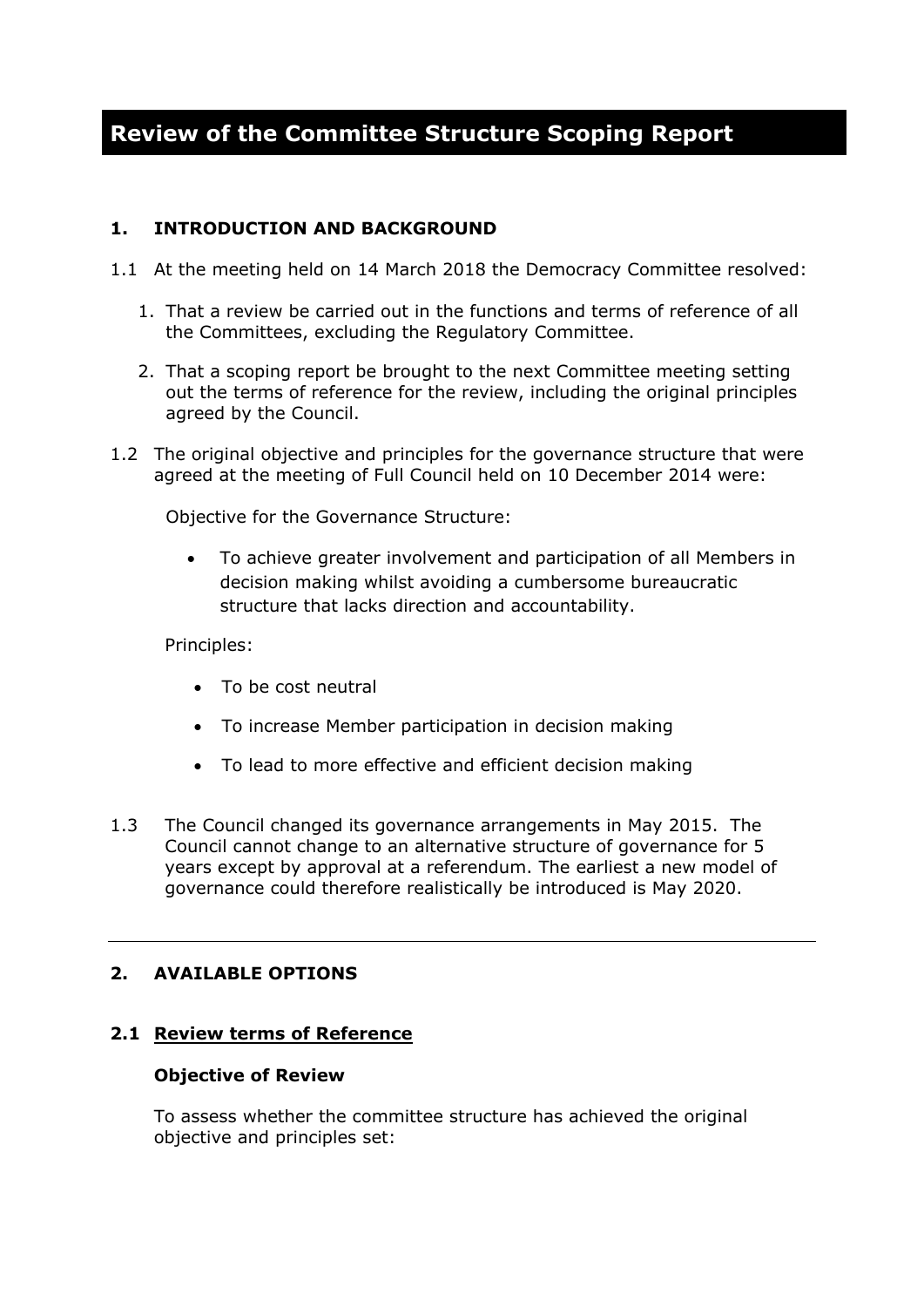To achieve greater involvement and participation of all Members in decision making whilst avoiding a cumbersome bureaucratic structure that lacks direction and accountability.

Principles:

- To be cost neutral
- To increase Member participation in decision making
- To lead to more effective and efficient decision making

## **Evidence and Research Required**

- Review of the terms of reference of all non-regulatory committees to identify if they are effective, any confusion and whether they could be improved.
- Consultation with other Councils who have also changed governance arrangements.
- Desktop analysis of the financial cost of the structure using the information from the original review for comparison.
- Review of the number of meetings and decisions taken by committees applying the objective and principles.
- Detailed look at a sample of decisions from committees.
- Interviews with Chairs and Vice Chairs of Committees since the structure inception and group Leaders.
- Consultation with Officers and Members on whether the current structure meets the objectives and principles set.

## **Timetable for Review**

- Evidence and research to be gathered from July until December
- Updates to Democracy Committee as appropriate
- Report to Democracy Committee Wednesday 9 January 2019
- Any recommendations for change to Council 27 February 2019
- Any changes approved implemented for the new municipal year May 2019

#### **How will the review be undertaken**

Either a Member working Group of 3-5 Councillors or all Committee members through workshops and meeting in addition to formal meetings, with formal reporting back to the Democracy Committee as per the timetable.

2.2 The Committee could decide to amend the timetable, approach and structure of the review as they feel appropriate. The objectives and principles have been set out as per the Committee's decision in March 2018. Thought will need to be given about the amount of time required by councillors and officers to undertake the review and any additional work required when considering the scope.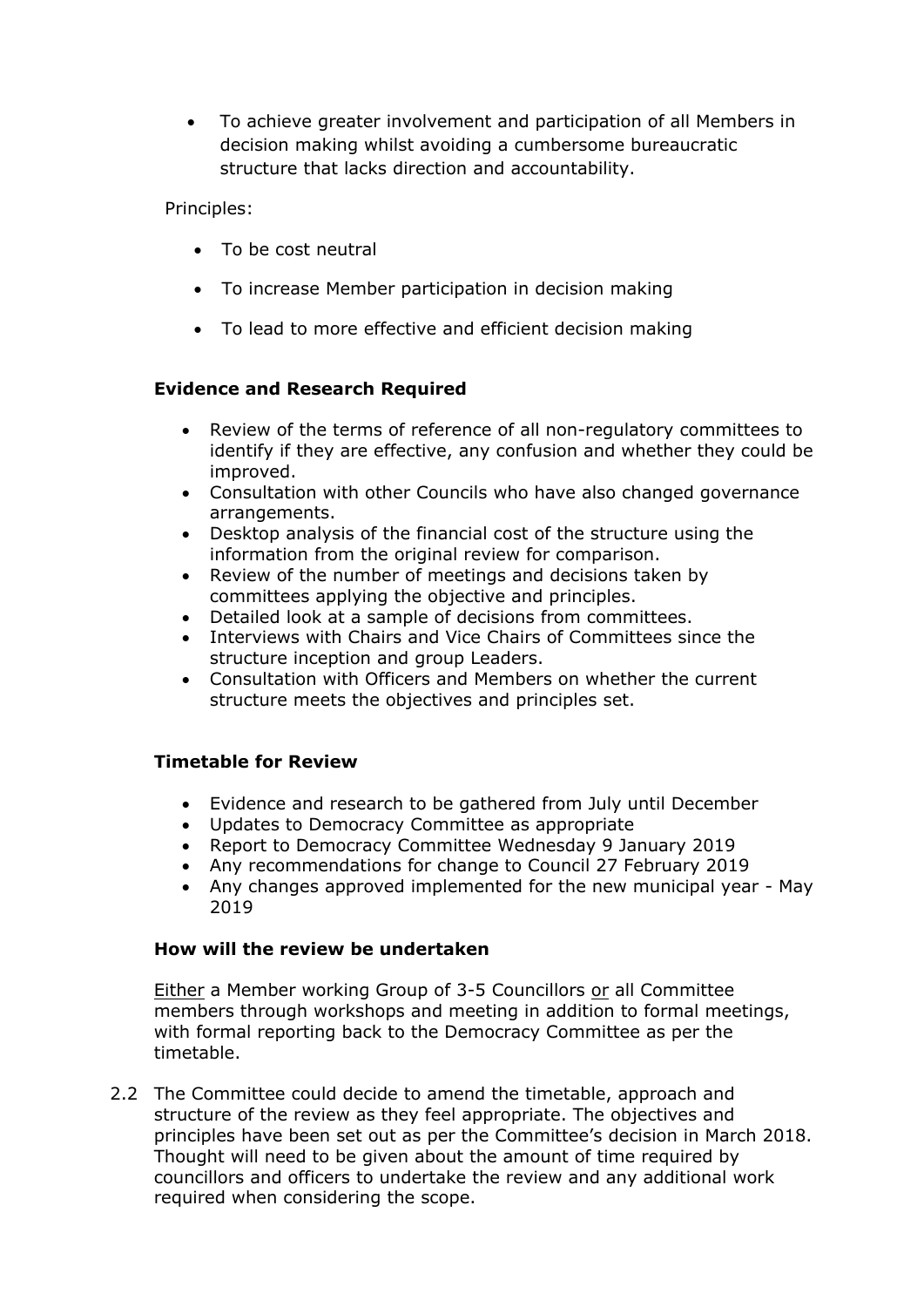## **3. PREFERRED OPTION AND REASONS FOR RECOMMENDATIONS**

3.1 The preferred option is the approach set out at 2.1 above the committee is asked to agree or amend the approach. A working group has been suggested to carry out the review however the committee may want all committee members to be involved in which case the review can be carried out by all committee members using meetings and workshops to share and progress work.

## **4. RISK**

4.1 This report sets out a scope for review, risk implications will need to be considered in the formulation of any recommendations and committee reports.

### **5. CONSULTATION RESULTS AND PREVIOUS COMMITTEE FEEDBACK**

5.1 Consultation is outlined in the scope of the review above.

#### **6. NEXT STEPS: COMMUNICATION AND IMPLEMENTATION OF THE DECISION**

6.1 Actions will be taken in line with the scope of the review and as agreed by the Committee.

## **7. CROSS-CUTTING ISSUES AND IMPLICATIONS**

| <b>Issue</b>                                    | <b>Implications</b>                                                                                                            | Sign-off                                            |
|-------------------------------------------------|--------------------------------------------------------------------------------------------------------------------------------|-----------------------------------------------------|
| <b>Impact on Corporate</b><br><b>Priorities</b> | The Council's governance<br>arrangements ensure effective<br>decision making aligned to<br>corporate prioritised               | Head of Policy,<br>Communications<br>and Governance |
| <b>Risk Management</b>                          | Already covered in the risk<br>section.                                                                                        | Head of Policy,<br>Communications<br>and Governance |
| <b>Financial</b>                                | There are no direct cost<br>implications from undertaking<br>the review. It was established<br>as a principle when introducing | Section 151<br>Officer &<br><b>Finance Team</b>     |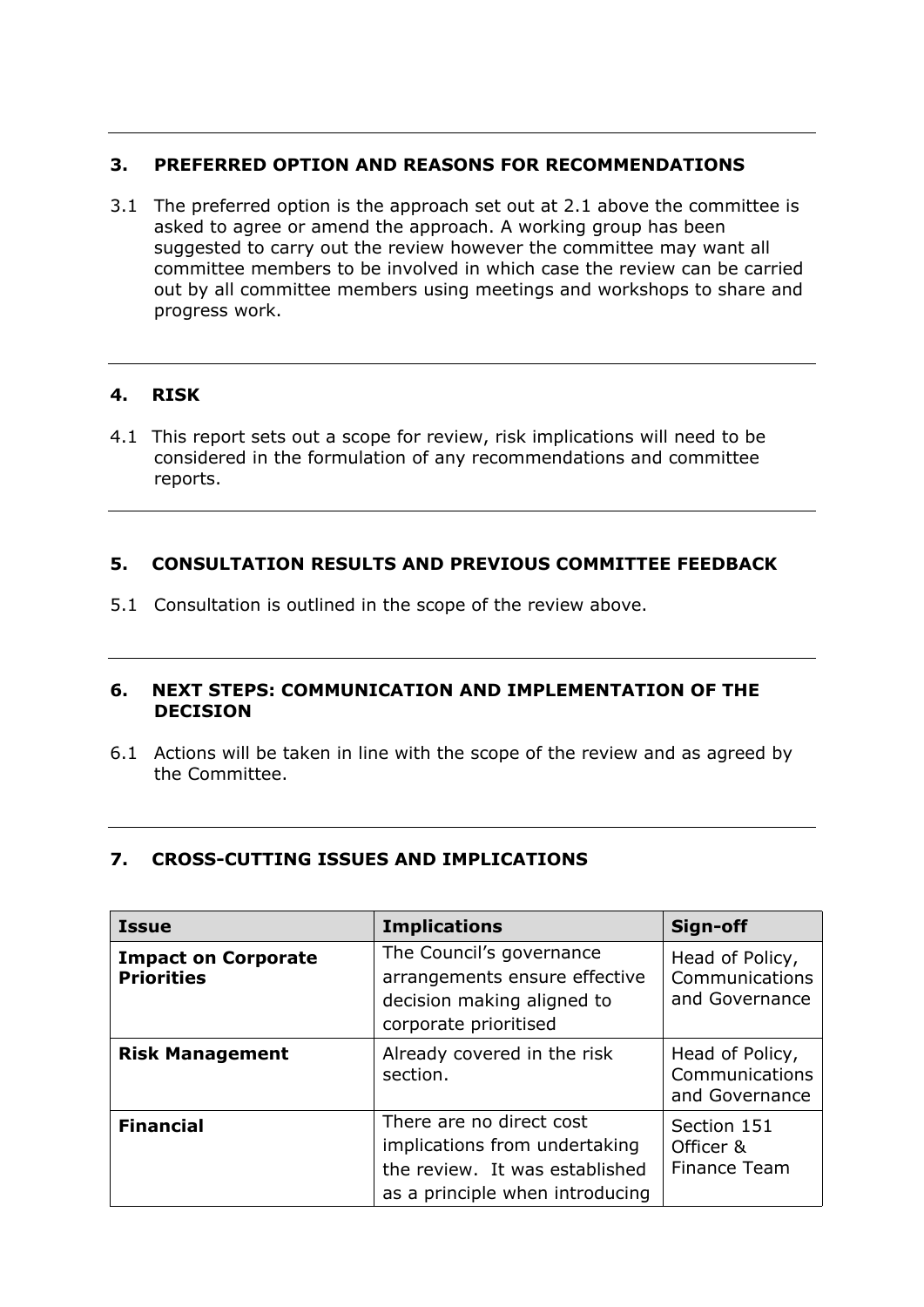|                         | the Committee structure that                                                                                                                                                                                                                                                                         |                                                                    |
|-------------------------|------------------------------------------------------------------------------------------------------------------------------------------------------------------------------------------------------------------------------------------------------------------------------------------------------|--------------------------------------------------------------------|
|                         | any changes should be cost                                                                                                                                                                                                                                                                           |                                                                    |
|                         | neutral. It would be advisable                                                                                                                                                                                                                                                                       |                                                                    |
|                         | to maintain this principle.                                                                                                                                                                                                                                                                          |                                                                    |
| <b>Staffing</b>         | We will deliver the review with                                                                                                                                                                                                                                                                      | Head of Policy,                                                    |
|                         | our current staffing.                                                                                                                                                                                                                                                                                | Communications                                                     |
|                         |                                                                                                                                                                                                                                                                                                      | and Governance                                                     |
| Legal                   | Under Section 101 of the<br><b>Local Government Act 1972</b><br>the Council may arrange for<br>the discharge of any of their<br>functions by a committee, a<br>sub-committee or an officer<br>of the authority. Section<br>102 of the Act allows for the<br>establishment of<br>committees to fulfil | Interim Team<br>Leader<br>(Corporate<br>Governace),<br><b>MKLS</b> |
|                         | functions under Section<br>101.                                                                                                                                                                                                                                                                      |                                                                    |
|                         | Section 9B of the Local<br>Government Act 2000 sets<br>out the permitted forms of<br>governance for local<br>authorities in England<br>namely executive<br>arrangements, a committee<br>structure or prescribed<br>arrangements. In May 2015                                                         |                                                                    |
|                         | <b>Full Council resolved</b><br>pursuant to Section 9K of<br>the Act to change from an<br>executive model of<br>governance to a committee<br>structure. Having resolved<br>to change it's governance<br>arrangements the Council is<br>not permitted to pass                                         |                                                                    |
|                         | another resolution that<br>makes a change before the<br>end of the period of 5 years<br>beginning with the date on<br>which the first resolution<br>was made without holding a<br>referendum.                                                                                                        |                                                                    |
| <b>Privacy and Data</b> | The review will be conducted in                                                                                                                                                                                                                                                                      | Head of Policy,                                                    |